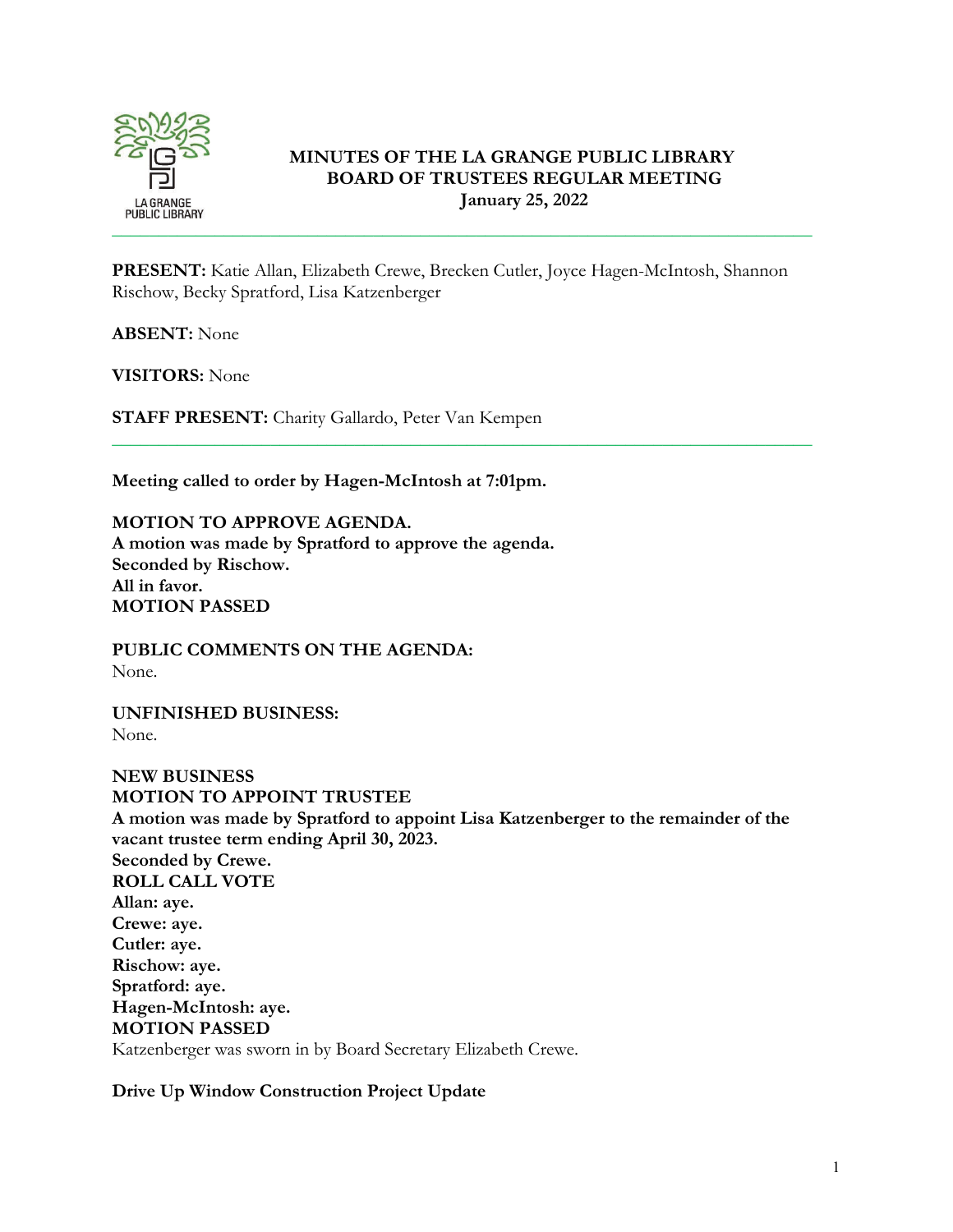Dan Eallonardo of Independent Construction Services provided an update on the status of the drive up window project and asked the Board for direction with regards to moving forward with proposing reducing parking spaces by three in order to accommodate the addition of the drive up window while minimizing potential points of traffic conflicts.

**A motion was made by Hagen-McIntosh to approve moving ahead with a plan that removes three parking spaces. Seconded by Allan.**

**All in favor. MOTION PASSED**

#### **Annual Department Presentation: Access Services**

Access Services Manager, Rebecca Bartlett presented her annual report on departmental activities.

#### **Policy Revisions**

Trustees discussed the proposed policy revisions to the Employees and Leaves of Absence policies to comply with legal updates.

**A motion was made by Allan to approve the proposed revisions to the Employees and Leaves of Absence policies. Seconded by Crewe. All in favor.**

**MOTION PASSED**

**Resolution No. R01.25-A-2022 Adopting and Establishing A Whistleblower and Anti-Retaliation Policy A motion was made by Allan to approve Resolution No. R01-25-A-2022 Adopting and Establishing a Whistleblower and Anti-Retaliation Policy, to replace the former Whistleblower policy. Seconded by Rischow. ROLL CALL VOTE Allan: aye. Crewe: aye. Cutler: aye. Katzenberger: aye. Rischow: aye. Spratford: aye. Hagen-McIntosh: aye. MOTION PASSED**

#### **COVID-19 Vaccination and Testing Policy**

Trustees discussed the proposed COVID-19 Vaccination and Testing policy for employees drafted by the Library's attorney. Trustees had several questions and suggestions for revisions and tabled consideration of the policy pending Gallardo's research and follow up with a revised draft at a future meeting.

**Committee Reports Finance & Advocacy: Rischow** None.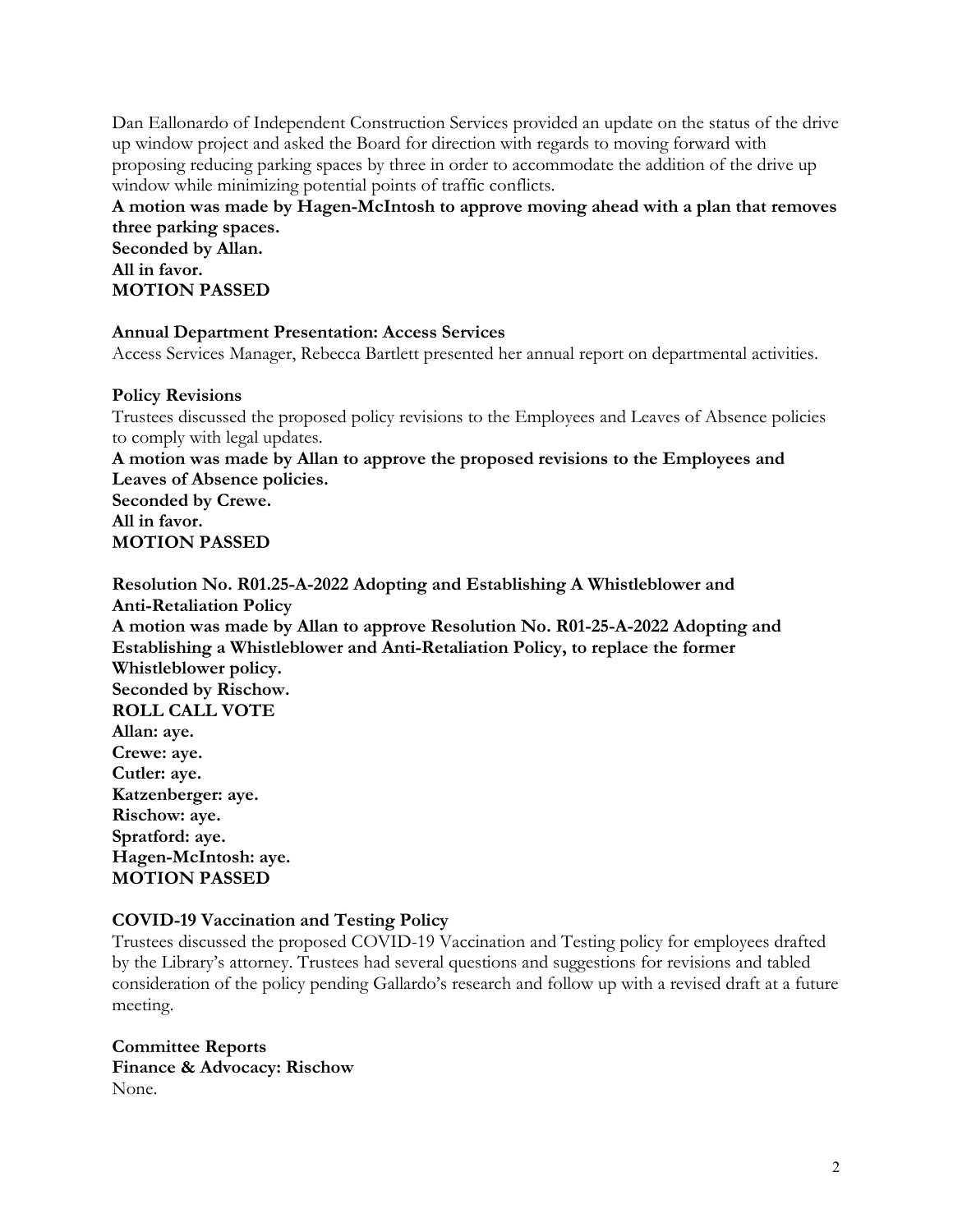#### **FOL Liaison: Vacant**

None. Katzenberger agreed to serve as FOL Liaison going forward.

#### **RAILS/ILA Liaison: Spratford**

Illinois Library Association's annual legislative meet ups are happening virtually. RAILS has a board meeting on Friday where the strategic plan will be presented to the Board for approval. RAILS Member Update happened on the 19<sup>th</sup> of this month with Schaumburg presenting about coordinated book challenges they received and how they handled it. The recording is available online. RAILS also shared about the Illinois library service area map available online. Two legislators have introduced bills regarding proposed statewide databases. The Cards for Kids Act may be expanded in future to include all minors who are in an unserved area.

#### **Policies & Services: Allan**

None.

#### **Village Liaison: Cutler**

The Park District's comprehensive master plan has been delayed and they're considering reissuing their public survey. The Park District is also considering field usage fees and a park district charitable foundation. They designated Juneteenth a holiday that they will recognize with events but not necessarily a day off for employees. LTHS is working on their strategic plan right now with a survey online right now with a closing date of January 28. Recently closed application process for strategic planning team.

#### **Executive Director's Report:**

The Library was recently notified of another \$25,000 grant for programs and services from the state and staff are busy brainstorming ideas for the grant application. The Library has been providing N95s since last June when the statewide mask mandate was initially lifted, and face shields since the building reopened in July 2020 for employees. The attorney general's website with FOIA and OMA trainings available for the first time in many months. Gallardo will send the link with instructions to the full Board. A new Business Associate has been hired and starts next Monday.

#### **MOTION TO APPROVE THE OMNIBUS AGENDA**

**Hagen-McIntosh motioned to approve the Omnibus Agenda including the Minutes of Regular Board Meeting on December 21, 2021, the Operating Warrant, January 25, 2022. Seconded by Rischow. ROLL CALL VOTE Allan: aye. Crewe: aye. Cutler: aye. Katzenberger: aye. Rischow: aye. Spratford: aye. Hagen-McIntosh: aye. MOTION PASSED**

#### **PUBLIC COMMENTS REGARDING MATTERS NOT ON THE AGENDA:** None